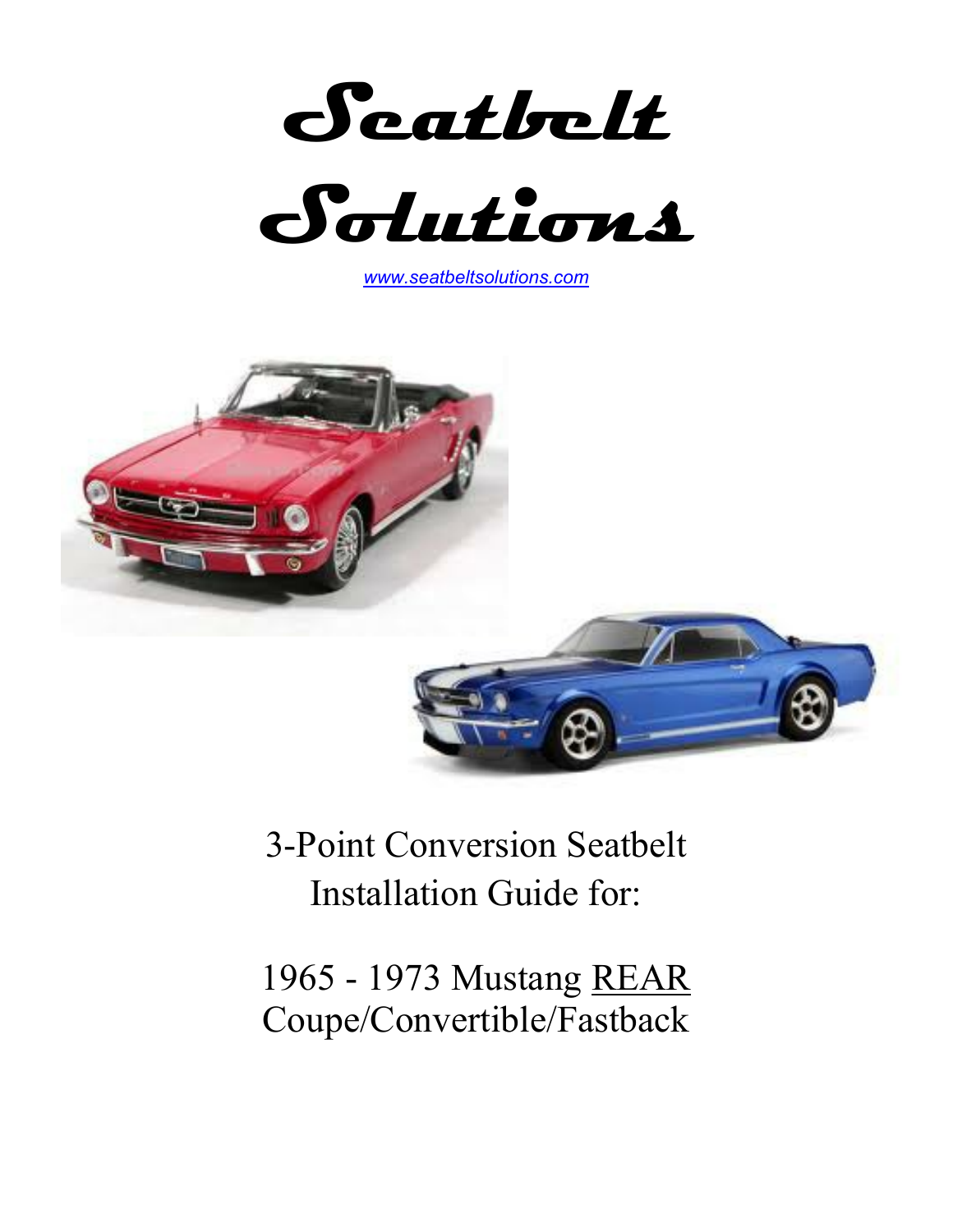## 1964-73 Mustang Coupe/Convertible/Fastback rear seaTBELT HARDWARE CONTENTS



1" (7/16) Grade 5 Hex Anchor Bolt Qty ( 2 )

7/16" Hex Nut  $Qtv(4)$ 

Lock Washer Qty ( 4 )

**The hardware included in this kit has been designed to work for multiple years of Mustangs. If your vehicle has existing anchor mounting points installed you may not need all of the provided hardware.**

Note: This is an installation guide only, designed as an outline to assist you during the process of installing your new seat belts. Some installations may not be covered therefore it will be the installers responsibility to determine the safest mounting locations.

Seatbelt Solutions, Inc, or its subsidiaries, assumes no responsibility for a proper or improper installation. Every attempt has been made to make this installation guide as informative as possible, and therefore may be updated from time to time. Please check our website for the latest update. (www.seatbeltsolutions.com).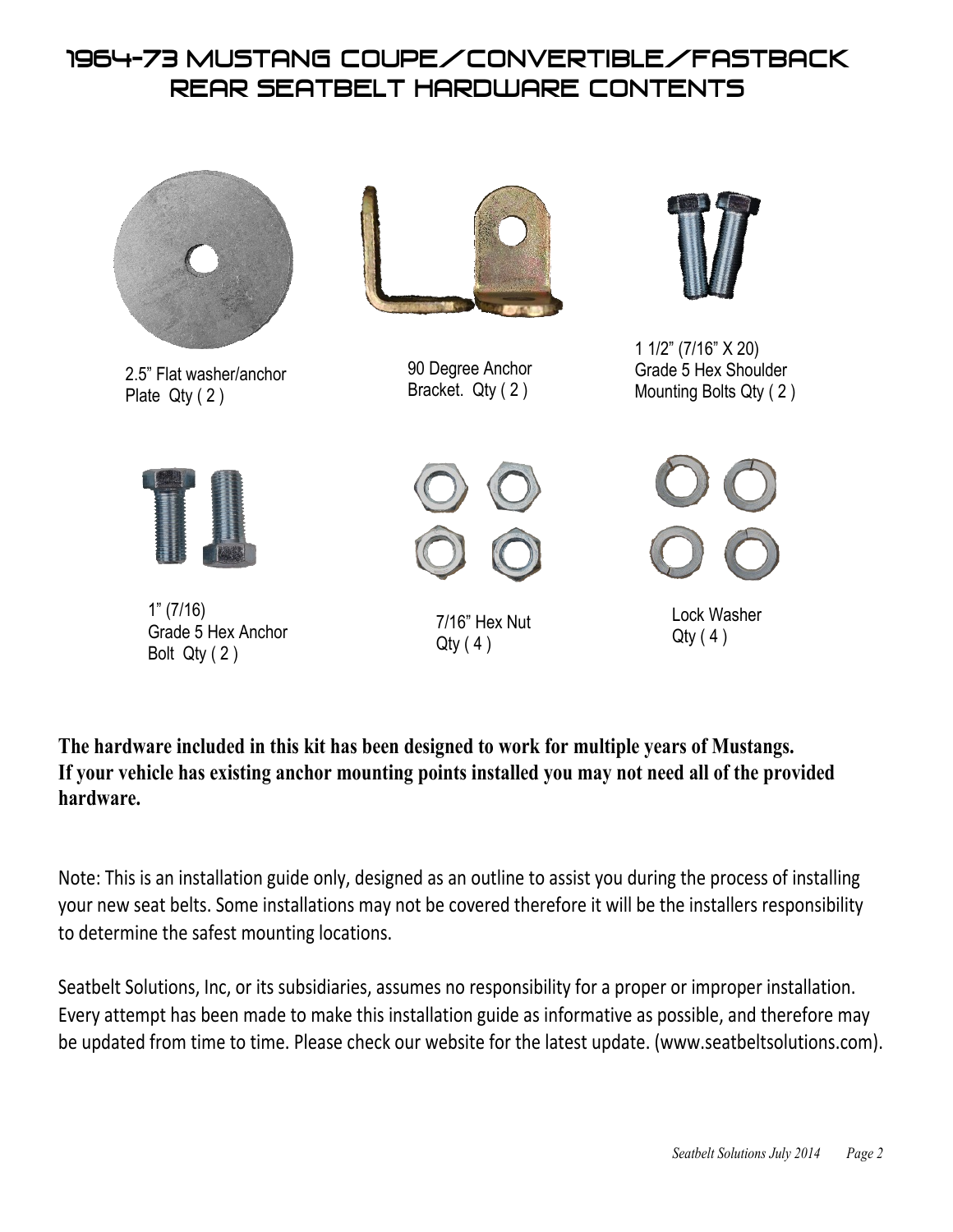## 1964-73 Mustang Coupe/Convertible/Fastback rear seat Installation.

- 1. Remove old seatbelts (if equipped).Clean any debris and rust out of threaded holes with a wire brush or thread chaser. It is also easier to access the mounting hole with the seat back removed.
- 2. There are 2 different installation options for the rear seats. The Coupe mustang can use the package tray for mounting the retractor. The original lap belt mounting holes will be used for the buckle side and the anchor on the retractor side. See illustration (1).

 The second option is for Convertible cars where the retractor is mounted in the trunk area behind the Seat back (2). This is the preferred method for both cars since it offers the greatest opportunity for strength. If your vehicle has a package tray with a steel frame you should be able to find a safe mounting location.

3. After choosing your installation location you will need to inspect all areas of the vehicle on the top side and under car for clearance and obstructions. Make sure to

 avoid drilling into any wiring looms, fuel lines, brake lines, etc. Make sure to use a solid mounting surface using the 2.5" galvanized washer on the underside shown in illustration 3a.

- 4. After installing the retractor, bolt the metal anchor in the factory lap belt mounting hole if available, if not you will need to create a mounting hole.
- 5. You are now ready to install the buckle end using the factory mounting hole which will complete the installation.

3

1

2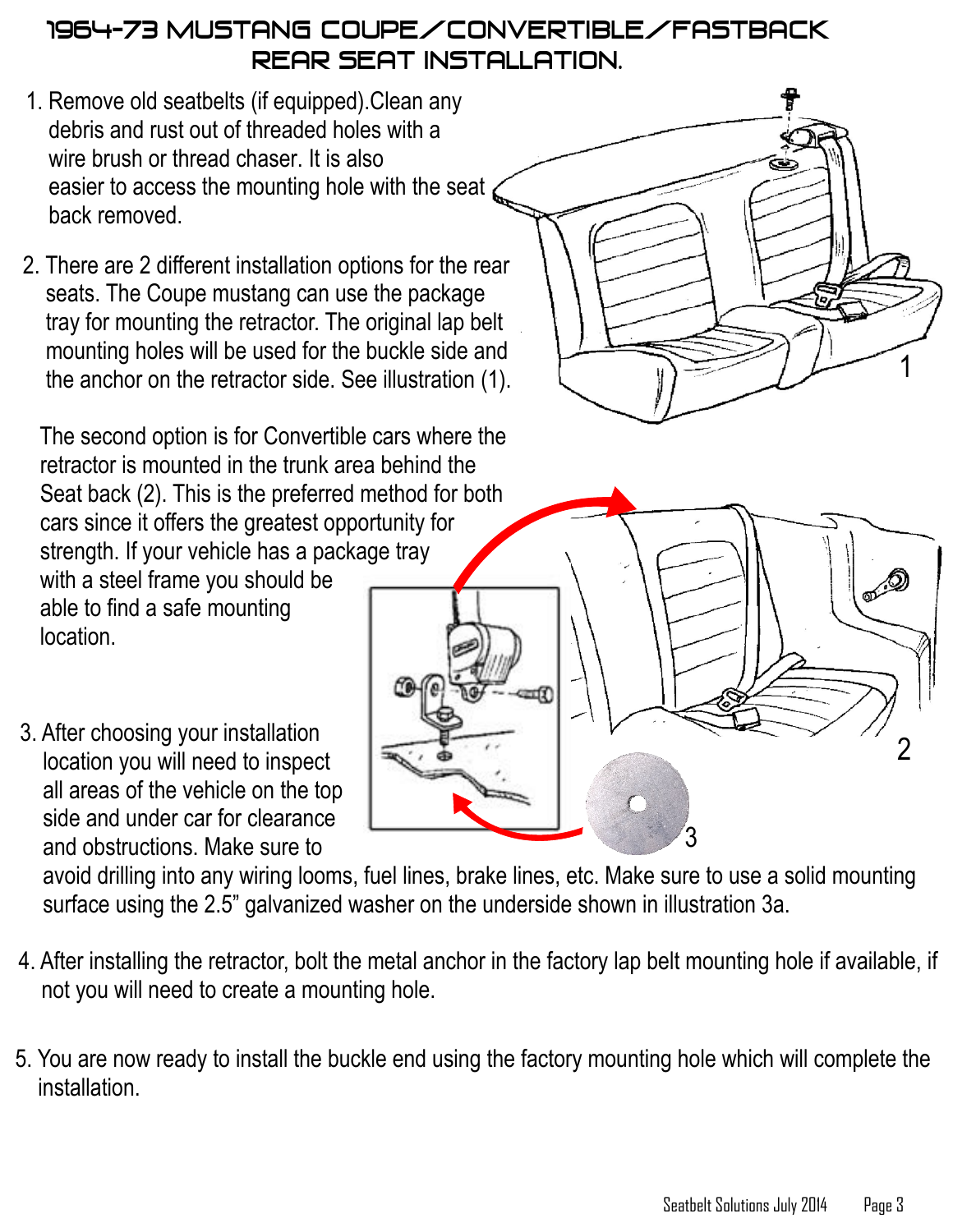1. Always wear your seatbelt.

2. Adjust and wear the lap belt portion low and tight across your hips.

3. Each belt is intended to restrain only one person at a time.

4. Never attempt to restrain a child in your lap using the 3-point retractable seat belt around both you and the child. The child could be severely injured or even killed in the event of a collision. Please check with your state for local laws regarding the use of safety belts and small children.

5. Do not mix or use this belt or parts of this safety system with other types of seat belts, doing so may result in the belt becoming non operational.

*WARNING: FAILURE TO PROPERLY INSTALL, USE, PERIODICALLY INSPECT AND MAINTAIN THIS SEAT BELT COULD LEAD TO SERIOUS INJURY OR DEATH! PLEASE FOLLOW ALL OF THE IMPORTANT INFORMATION BELOW:*

## **Maintenance:**

1. Inspect belt and retractor assembly regularly. If the assembly does not work properly or you find cuts, frayed or worn webbing the belt must be replaced.

2. More frequent inspections may be necessary if the belt is subjected to harsh treatment or extreme conditions.

3. Whenever a vehicle is involved in a collision you must replace every part of the seat belt system; both sides of the belt including the mounting hardware!

4. Clean with mild soap and water. Do not bleach or re-dye as it will tend to severely weaken the webbing.

5. Please note that extensive exposure over the years can weaken the webbing on older seatbelts. This effect can reduce the webbing's effective safety feature by over 50%, so it is important to always check your seatbelts periodically for any wear & tear.

CAUTION: DEATH OR SERIOUS INJURY COULD RESULT FROM NOT PROPERLY THREADING THE WEBBING THROUGH THE ADJUSTABLE ENDS. MAINTAIN A MINIMUM OF ONE INCH WEBBING BEYOND THE ANCHOR.

CAUTION: IF THE FIXED END OF A SEATBELT IS TOO LONG TO ALLOW A SNUG FIT ON A SMALL OCCUPANT, DO NOT USE THE BELT! AS A GENERAL RULE, CHILDREN WEIGHING LESS THAN 80 LBS SHOULD BE SECURED IN AN APPROVED CHILD SAFETY/BOOSTER SEAT ACCORDING TO MANUFACTURER'S RECOMMENDATIONS!!!